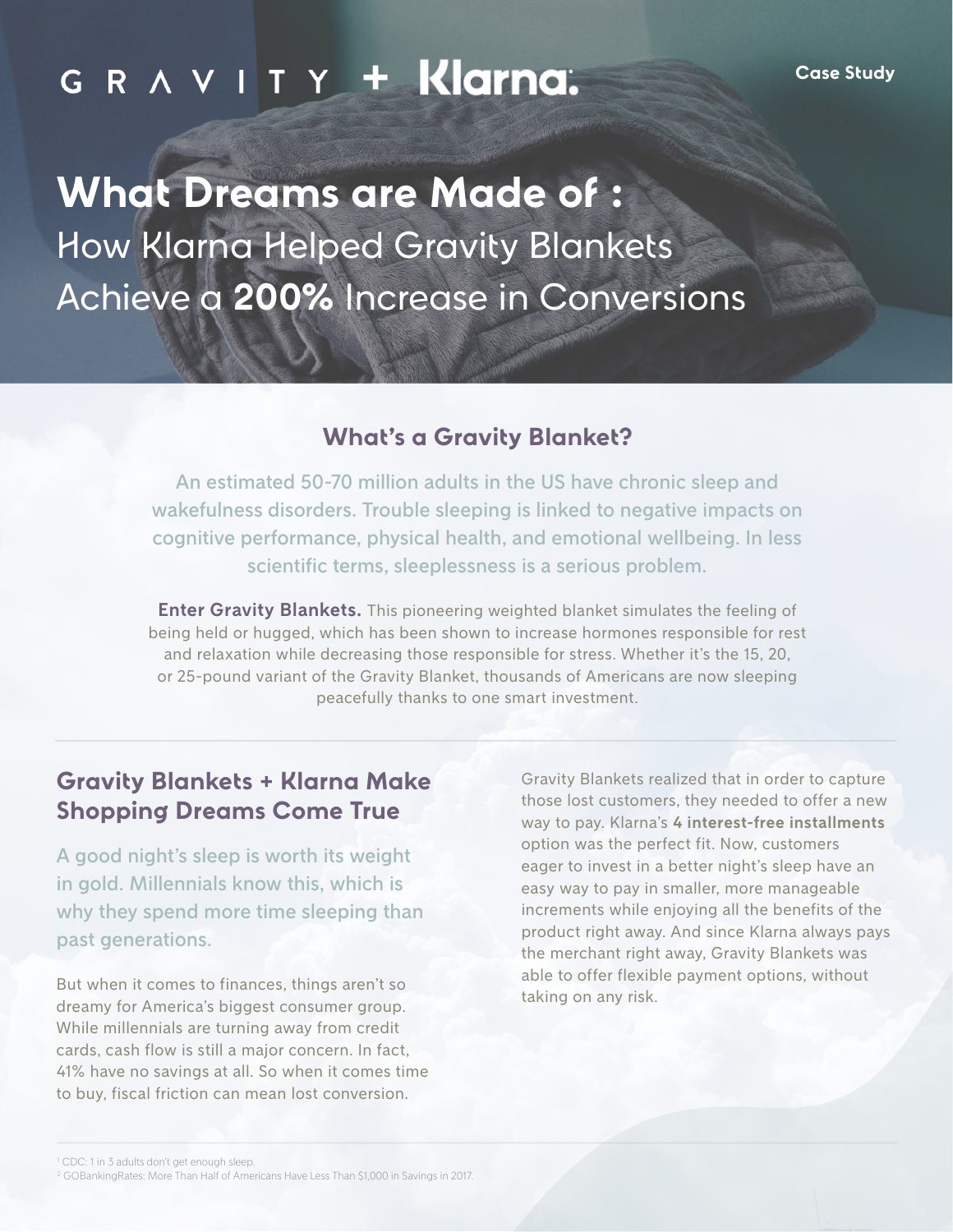#### **Integration was a Breeze with Klarna + Shopify**

Shopify offers an easy-to-use platform that makes selling simple, but it also has industry-leading capabilities that grow alongside your business. With Shopify, Gravity Blankets has access to thousands of great integrations that help them optimize their site -- including Klarna's smooth two-minute integration. The ease and power of Shopify + the smoothness of Klarna's flexible alternative payment methods has proven to be the ideal ecommerce combo to support Gravity Blankets' ambitious growth goals.

### **For Gravity Blanket's Premium Prices, Klarna Was a Perfect Fit**

Klarna offers a suite of payment options, but the obvious match for Gravity Blankets was 4 interest-free installments.

With no interest, no upfront fees, and no application, this biweekly payment plan offered the perfect solution to Gravity Blankets' \$220 AOV and broad consumer audience. Gravity Blankets launched with interest-free installments in November 2018, just in time for holidays.

#### **Results That Lasted Well Past December 25th**

The results were immediate.

Year over year, Gravity Blankets' site conversion rate for November increased by 126%.<sup>3</sup> And the trend held: in the months since launching with Klarna's payment method and product page messaging, Gravity Blankets has seen website conversion increase by almost 200% vs. the same time period pre-launch.<sup>4</sup>

**Year over year, Gravity Blankets' site conversion rate for November increased by 126%.3**

<sup>&</sup>lt;sup>3</sup> Site conversion rate Nov 2018 up 126% vs. site conversion rate Nov 2017.

<sup>4</sup> Site conversion rate Nov 2018 – March 2019 up 196% vs. site conversion rate June 2018 – Oct 2018.